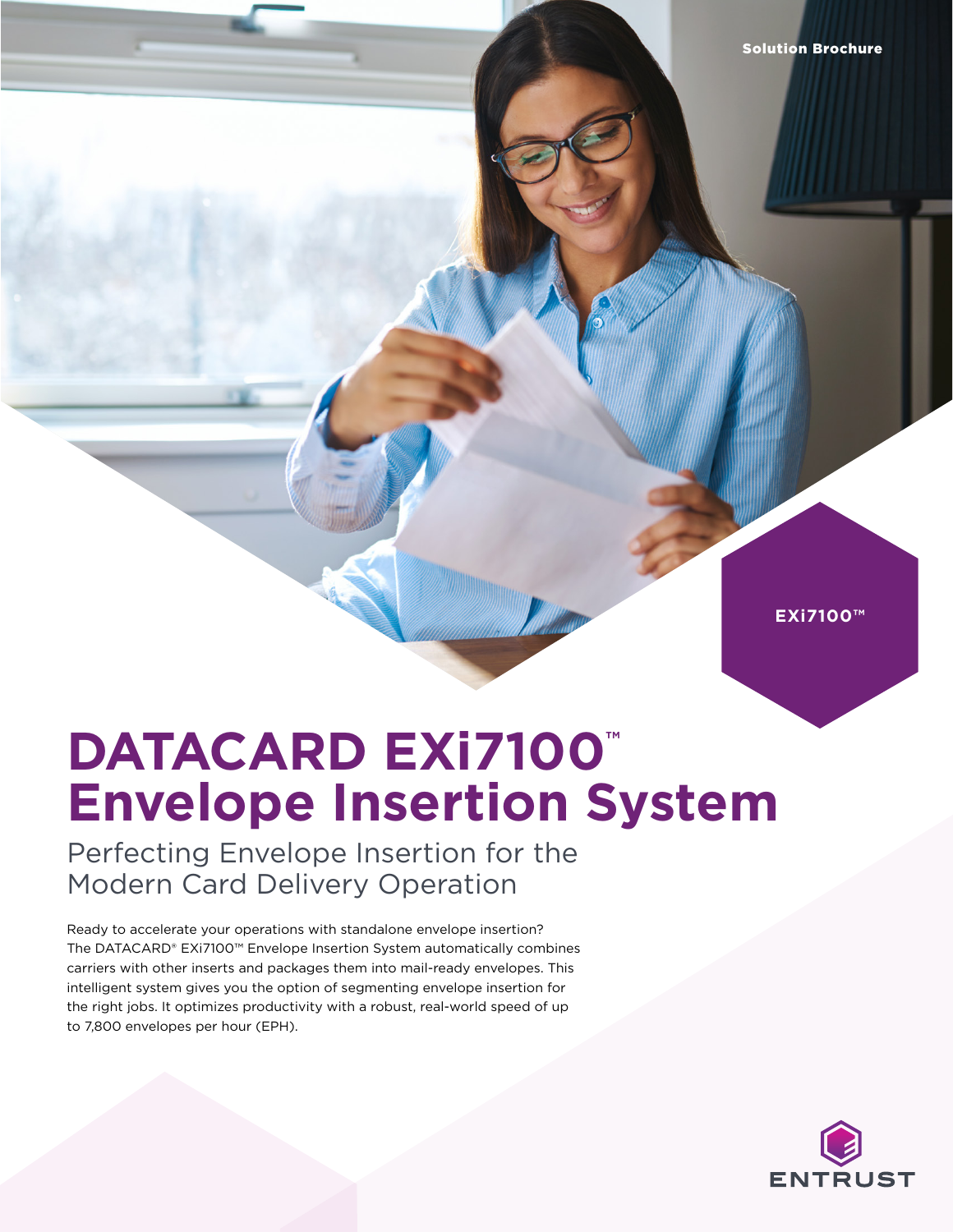## Effortless Envelope Insertion

### **DATACARD EXi7100 ENVELOPE INSERTION SYSTEM**

Choose the right modules to deliver your finished card carrier and inserts into an envelope in one step to provide a customized, verified mail package.

#### **Envelope inserter base system includes:**

- Controller
- Card Carrier Feeder
- One Double Track
- Envelope Feeder

#### **Additional Inserter Modules**

- Card Carrier Feeder
- Sheet Feeder/Folder
- Accumulator/Folder
- Insert Feeder
- Thickness Checker
- Weigh Scale
- Envelope Verification Bar Code Reader
- Standard Diverts
- Envelope Printing/Franking
- High/Standard Capacity Vertical Conveyor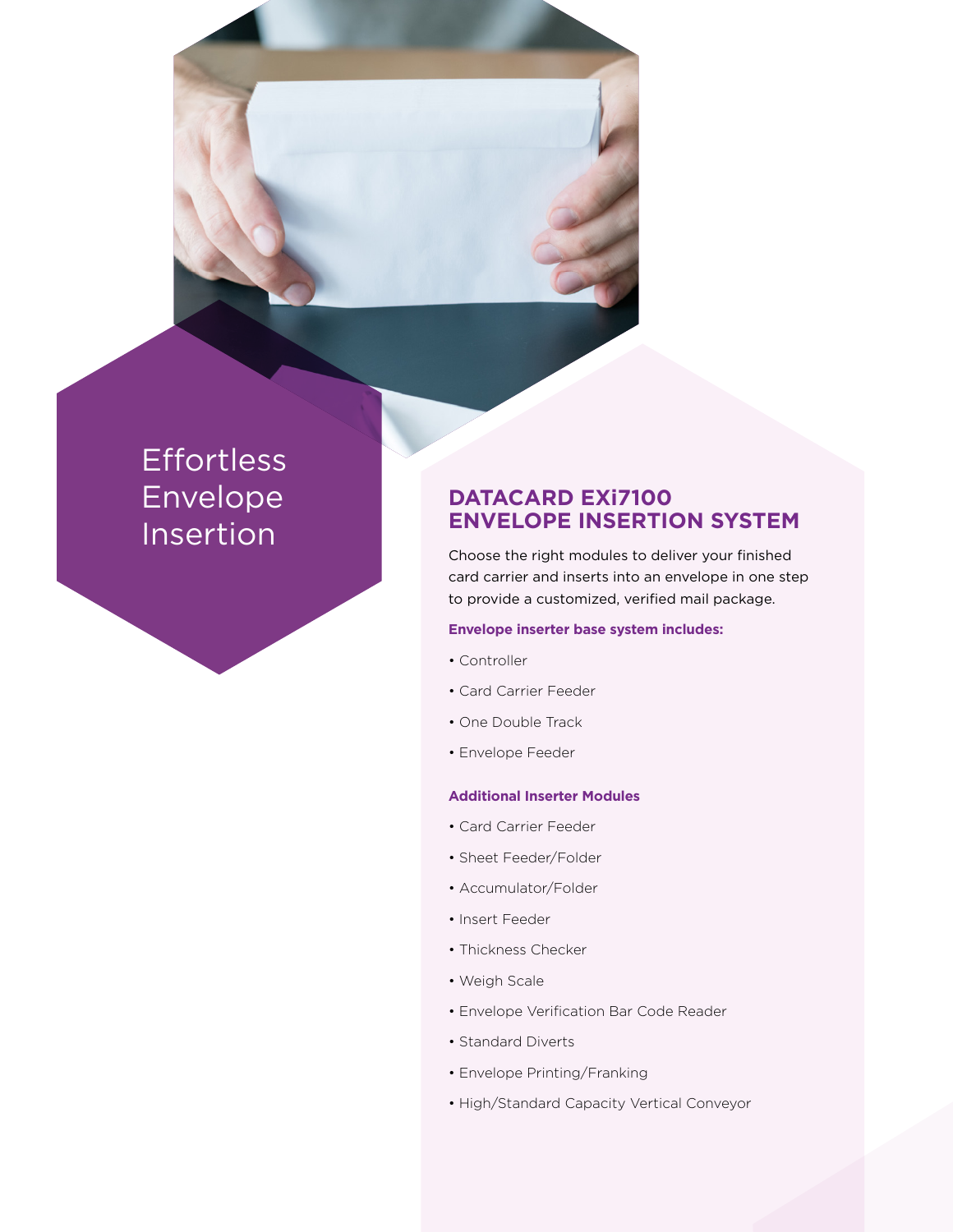# Automated envelope insertion

**Standalone productivity.** The EXi7100 System elevates productivity and system reliability for card operations that prefer to run card envelope inserting as discrete, seperate processes. The system is designed to reduce manual job changeovers and drive consistent system uptime. Its flexibility gives you the power to choose.

**High-speed efficiency.** The system offers a rated speed of 7,800 EPH — and builds on that raw speed with fast job setups and built-in digital job changeovers. So, you get labor savings, time savings, and consistently accurate mail packages.

**Mix and match.** The system can handle a wide range of jobs. Options include insert selection, mail package verification, automatic envelope diversion, envelope printing, and the segmenting/sorting of finished envelopes.

**Maximize marketing impact.** The EXi7100 System lets you select unique mail components for each cardholder and deliver highly-targeted messaging and offers — all with exceptional speed and precision.

**Segmentation and divert.** Handle priority requests and other special mailings with intelligent automation.

**Module and field upgradeable.** Add new technologies as your requirements change.